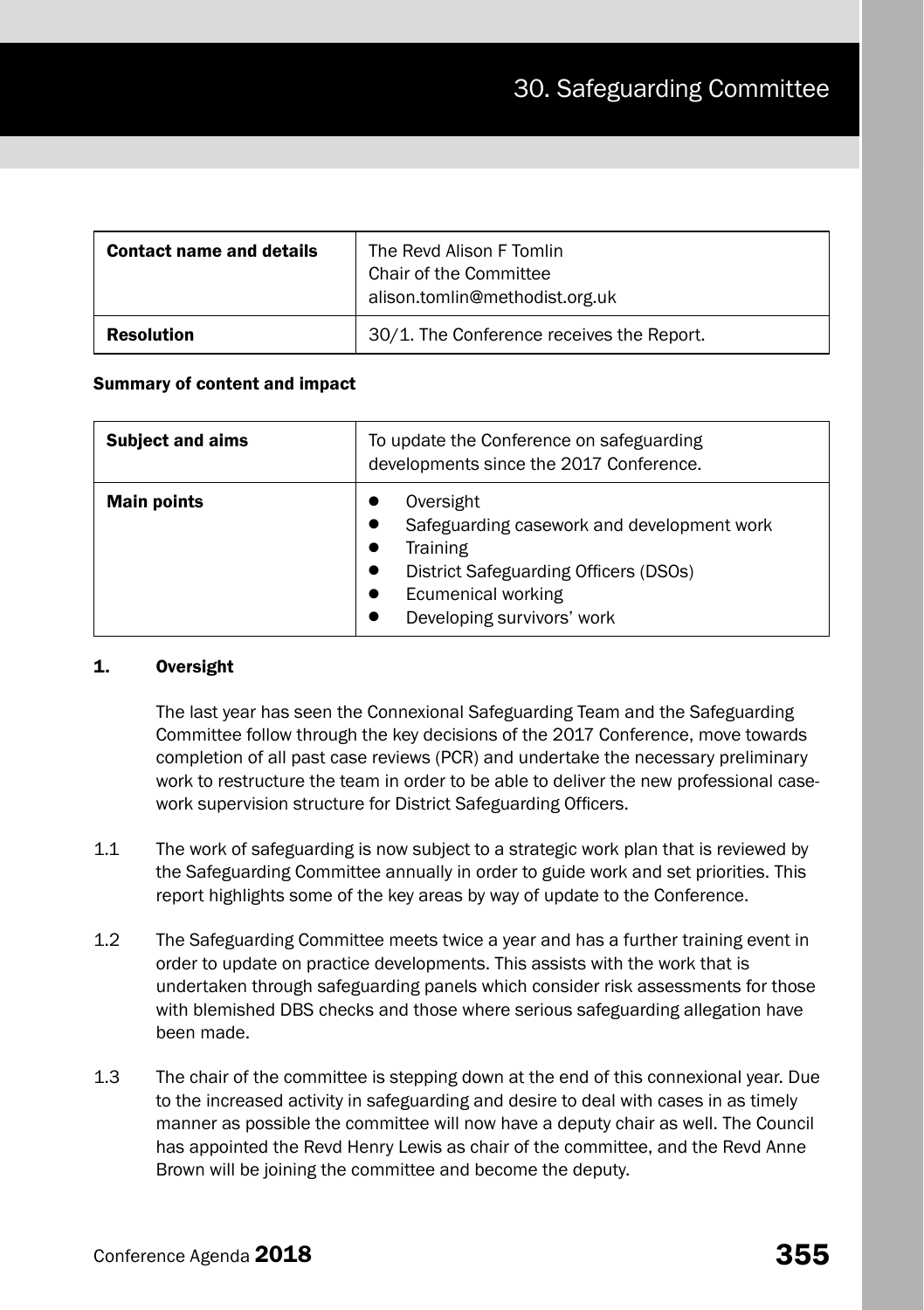1.4 Last year's report to the Conference reported that "*There has been no reduction in society's on-going exposure to safeguarding matters whether they relate to past cases or current allegations and convictions of abuse. The more recent allegations arising from the world of football clubs have caused many to wonder which organisation might be next in revealing unsafe practices and behaviours from the past or in the present. The exposure of past allegations of abuse in football resembled much of the experience of the Methodist Church in revealing and then dealing with past cases. At the same time, last year has seen our colleagues in other churches, particularly Catholic and Church of England, answering questions about a series of (sometimes high profile) cases of clergy abuse. We have to assume that the Methodist Church cannot be immune to such a case or cases arising from our work, either from the past or in the present. Indeed, we have dealt with a number of cases that have gone to court and resulted in convictions this year but have generally only received local press coverage. Therefore, we cannot afford to reduce our efforts to take full advantage of the learning from our PCR and understand the steps we need to take now in order to continue to make our churches the safest environments and most nurturing places for members and users alike."*

This is reported in full very deliberately as it could have been written just as accurately for this year. Abuse in football has continued to be in the news with criminal convictions and we have now added the worlds of (Hollywood) filmmaking, theatre and most recently international development charities to the list of those institutions and organisations who find their activities, past records and current policies under the media and public spotlight.

1.5 Our colleagues in partner churches have been exposed in public hearings conducted by the Independent Inquiry into Child Sexual Abuse and there are increasing calls from various quarters, not least groups representing victims and survivors of abuse in churches, for external inspection and regulation of safeguarding practices across the churches.

## 2. Safeguarding casework and development work

2.1 Annual statistics and the first 6 months of 2017/2018

| Case work statistics:               | Sep 2015 -<br>Aug 2016 | Sep 2016 -<br>Aug 2017 | Sep 2017 -<br>Feb 2018 |  |
|-------------------------------------|------------------------|------------------------|------------------------|--|
|                                     |                        |                        | 6 month                |  |
| PCR cases open at 31 August         | 565                    | 318                    | 168                    |  |
| PCR cases closed during this period | 168                    | 208                    | 99                     |  |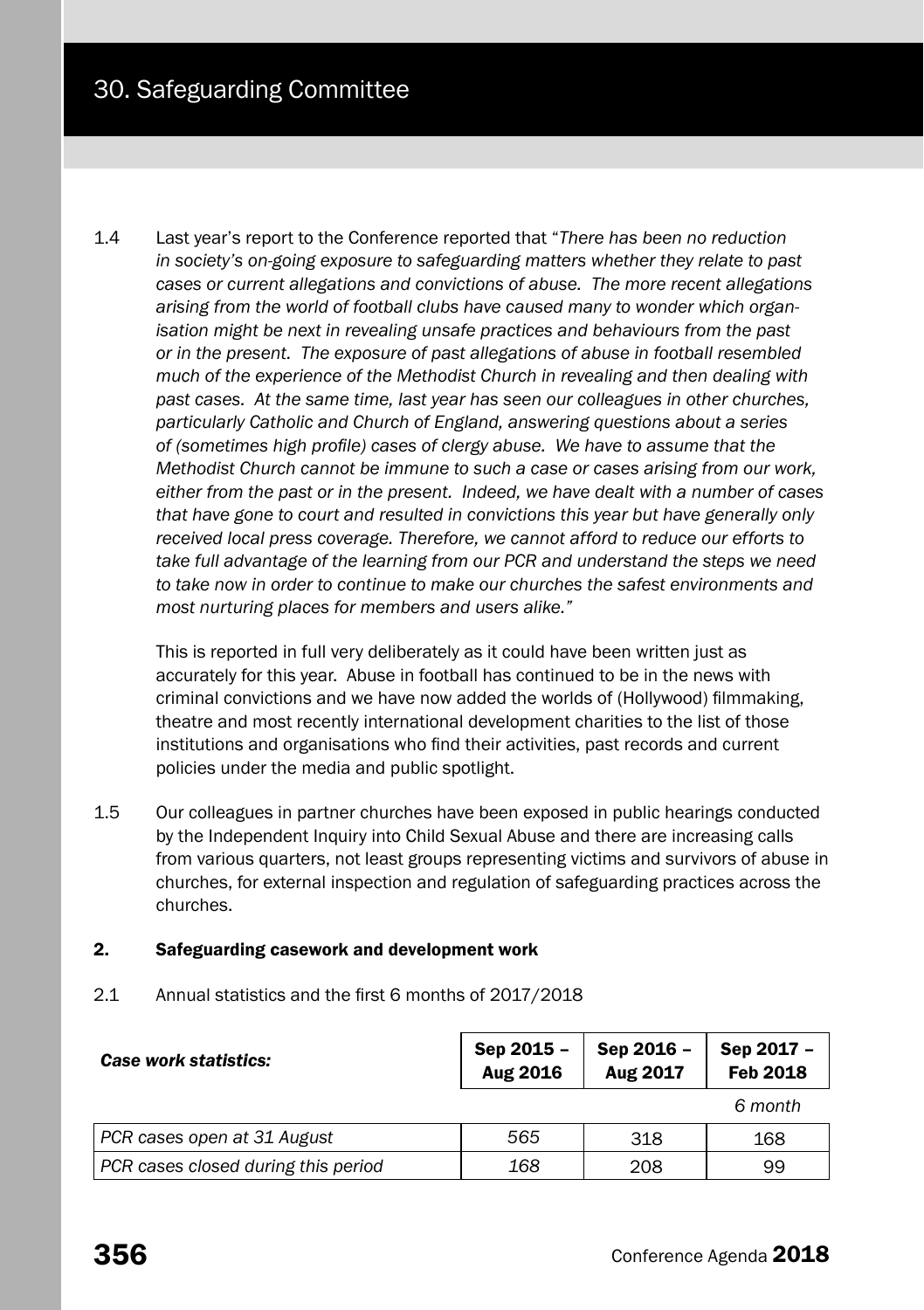| *DBS cases open at 31 August                       | 30  | 20  | 50 |
|----------------------------------------------------|-----|-----|----|
| *DBS cases closed during this period               | 106 | 125 | 54 |
|                                                    |     |     |    |
| Non DBS cases open at 31 August 2016               | 362 | 68  | 86 |
| Non DBS cases closed during this period            | 37  | 85  | 52 |
|                                                    |     |     |    |
| <sup>1</sup> Post PCR cases open at 31 August 2016 | 48  | 20  | 23 |
| Post PCR cases closed during this period           | 10  | 38  |    |

*1Cases that related to past issues but have been received since the end of the PCR reporting period have been re-classified as Post PCR during this connexional year. \* there was an audit of open DBS cases during at the later end of 2015/2016 which resulted in a higher number of closures and decrease in open cases.*

| Risk assessments during connexional year | Sep $2015 - Aug$<br>2016 | Sep $2016$ – Aug<br>2017 |  |
|------------------------------------------|--------------------------|--------------------------|--|
| Number of panels commissioned and held   | 18                       |                          |  |

| <b>Outcome</b>                                    | <b>Number</b> | <b>Appeals</b> | <b>Number</b> | <b>Appeals</b> |
|---------------------------------------------------|---------------|----------------|---------------|----------------|
| Not cleared                                       | 2             |                | 2             |                |
| Restrictions on role and safeguarding<br>contract | 8             | 3              | 13            |                |
| Cleared with conditions                           | 5             |                |               |                |
| Resigned from role                                |               |                | 0             |                |

- 2.3 The new provider for criminal records checks, Due Diligence Checking, began work on 1 January 2018 following a competitive procurement process and the transfer from the Churches' Agency for Safeguarding has progressed well with minimum disruption as all checks have now moved online.
- 2.4 Significant work has been undertaken over the last year to review the remainder of the past cases referrals in order to be able to complete this piece of work. With the assistance of additional sessional time drawn from DSOs and members of District Safeguarding Groups it is pleasing to report that we are on target to finish the case work enquiries this connexional year. Learning continues to be gathered from this work and we will be further assessing this work in order to provide a greater statistical analysis of the overall picture of what has been uncovered in due course.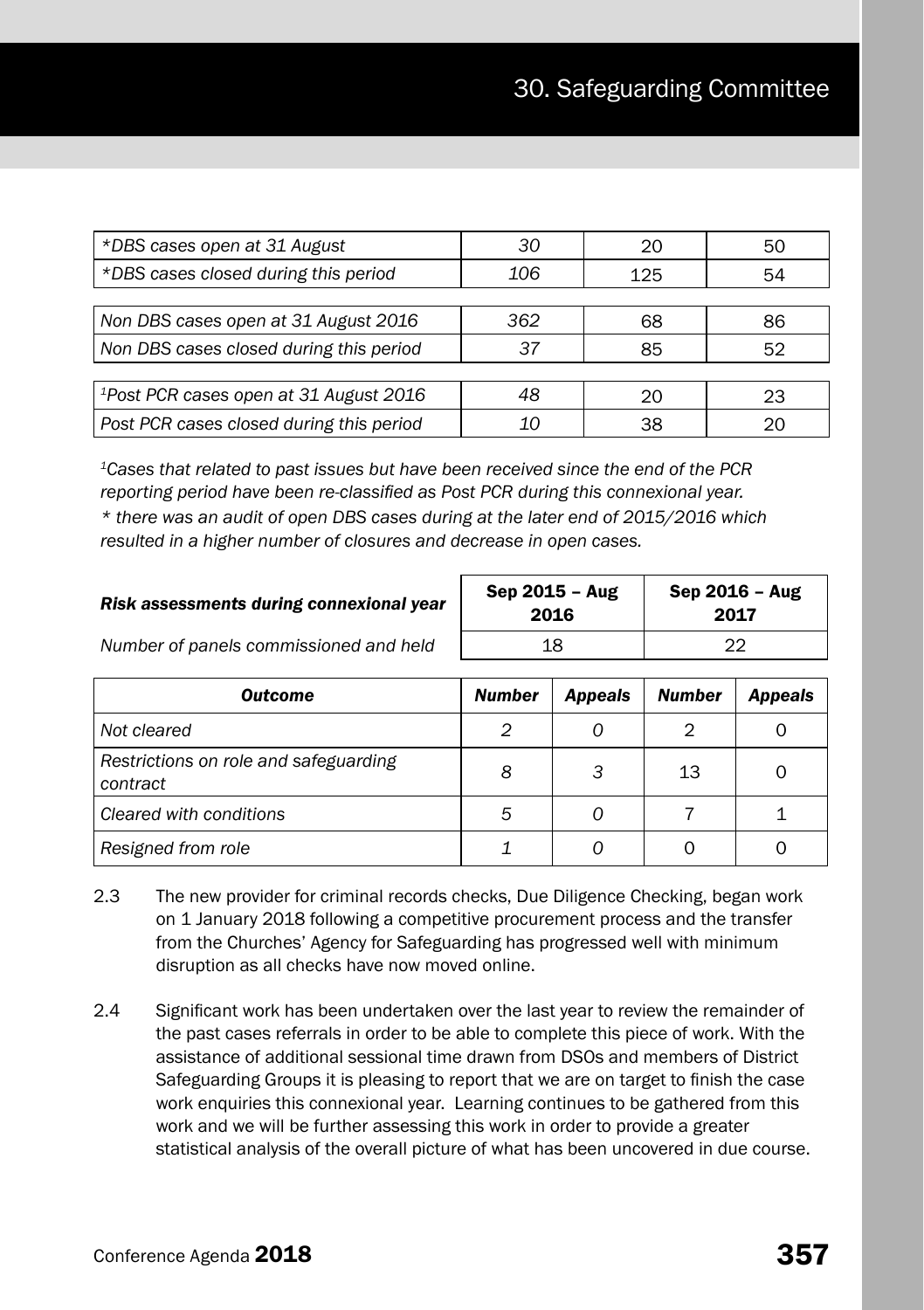2.5 The 2017 Conference approved the introduction of safeguarding contracts to replace covenants of care and we have now introduced new procedures for undertaking safeguarding risk assessments. A new pool of approved risk assessors has been recruited for all connexionally commissioned risk assessments who will adopt consistent standards and approaches. At the same time we have introduced measures to reduce delays in the assessment process as much as possible in order to assist all parties in dealing with matters as efficiently and effectively as is reasonable.

## 3. Safeguarding training

- 3.1 The Leadership Module has been completely revised and launched as a new Advanced Module course incorporating some online learning and role specific reflections. Safeguarding and Learning Network colleagues have taken a lead in the production of this material.
- 3.2 A similar approach is underway to produce a learning module for those who volunteer to sit on monitoring and support groups of those on safeguarding contracts
- 3.3 Discussions with mission partners have continued during the year and a number of areas are being addressed to increase the preparation for mission partners before they undertake their placement and how they are supported when they are out of the country seeking to apply good safeguarding practice in cultures and legal systems sometimes very different to our British institutions.
- 3.4 Work has also begun to address improving the selection process and support for ministers from other countries and conferences who come to Britain in order that they are fully conversant with our safeguarding processes.

## 4. District Safeguarding Officers (DSOs)

- 4.1 The 2017 Conference adopted a formula to be used by all Districts in calculating the number of hours required for DSO work in order adequately to cover safeguarding demands. The feedback from using this has been overwhelmingly positive in giving districts a mechanism to look at current and future demands. In most cases it has resulted in increases in hours allocated either in this year or planned for next. The formula will enable Districts to revisit this calculation and enable resourcing to be kept under review.
- 4.2 The 2017 Conference also instructed that proposals should be taken to the Strategy and Resources Committee in order to introduce a professional casework supervison structure for all DSOs. This has been achieved and a new structure is being planned in order for implementation from September onwards. In order to deliver this there